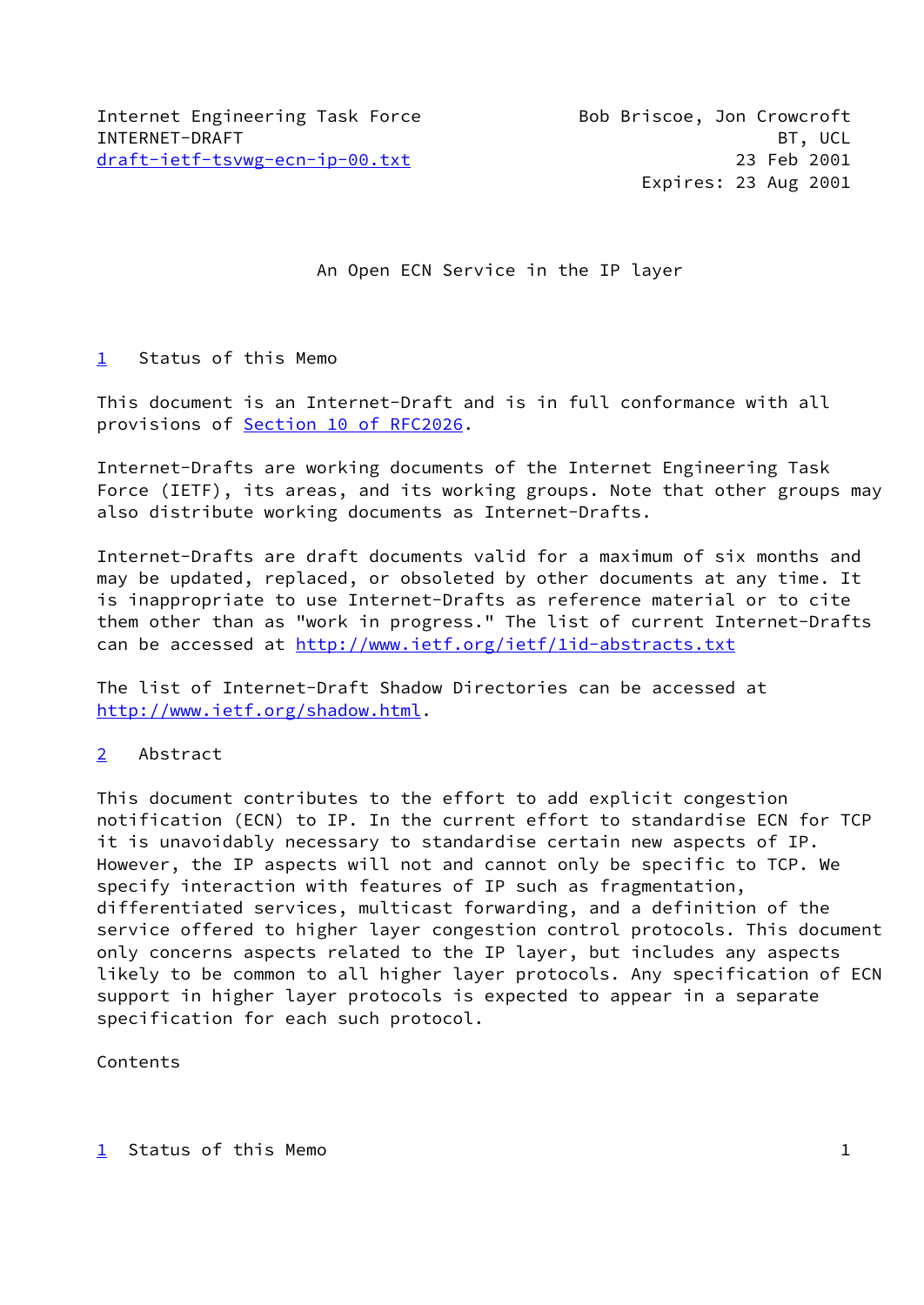[2](#page-0-1) Abstract 1

<span id="page-1-0"></span>[3](#page-1-0) Introduction 3

<span id="page-1-12"></span><span id="page-1-11"></span><span id="page-1-10"></span><span id="page-1-9"></span><span id="page-1-8"></span><span id="page-1-7"></span><span id="page-1-6"></span><span id="page-1-5"></span><span id="page-1-4"></span><span id="page-1-3"></span><span id="page-1-2"></span><span id="page-1-1"></span>

|                  | draft-ietf-tsvwg-ecn-ip-00.txt Open ECN Service in IP layer 23 Feb 2001                                                                     |                                                           |
|------------------|---------------------------------------------------------------------------------------------------------------------------------------------|-----------------------------------------------------------|
| $\overline{4}$   | Conventions, definitions and acronyms                                                                                                       | $\mathbf{3}$                                              |
| $\overline{5}$   | ECN router marking algorithms and differentiated services                                                                                   | 4                                                         |
|                  | $5.1$ Specification of marking behaviour<br>$5.2$ Equivalence between marking and drop behaviour<br>$5.3$ Dependence on ECN-enabled routers | $\cdot$ 4<br>$\cdot\overline{5}$<br>$\cdot \underline{5}$ |
| $6 \overline{6}$ | Forwarding of ECN for multicast                                                                                                             | 6                                                         |
| $\mathcal{I}$    | Anycast forwarding of ECN                                                                                                                   | 8                                                         |
| 8 <sup>2</sup>   | ECN service to higher layer protocols                                                                                                       | 8                                                         |
|                  | <b>9</b> Host congestion control algorithms for ECN                                                                                         | 9                                                         |
|                  | 10 Host requirements for ECN                                                                                                                | 9                                                         |
|                  | 11 ECN and fragmentation                                                                                                                    | 10                                                        |
|                  | 12 Access to the ECN field                                                                                                                  | 11                                                        |
|                  | 13 Security considerations                                                                                                                  | 12                                                        |
|                  | 14 Further work                                                                                                                             | 13                                                        |
|                  | 15 Conclusions                                                                                                                              | 13                                                        |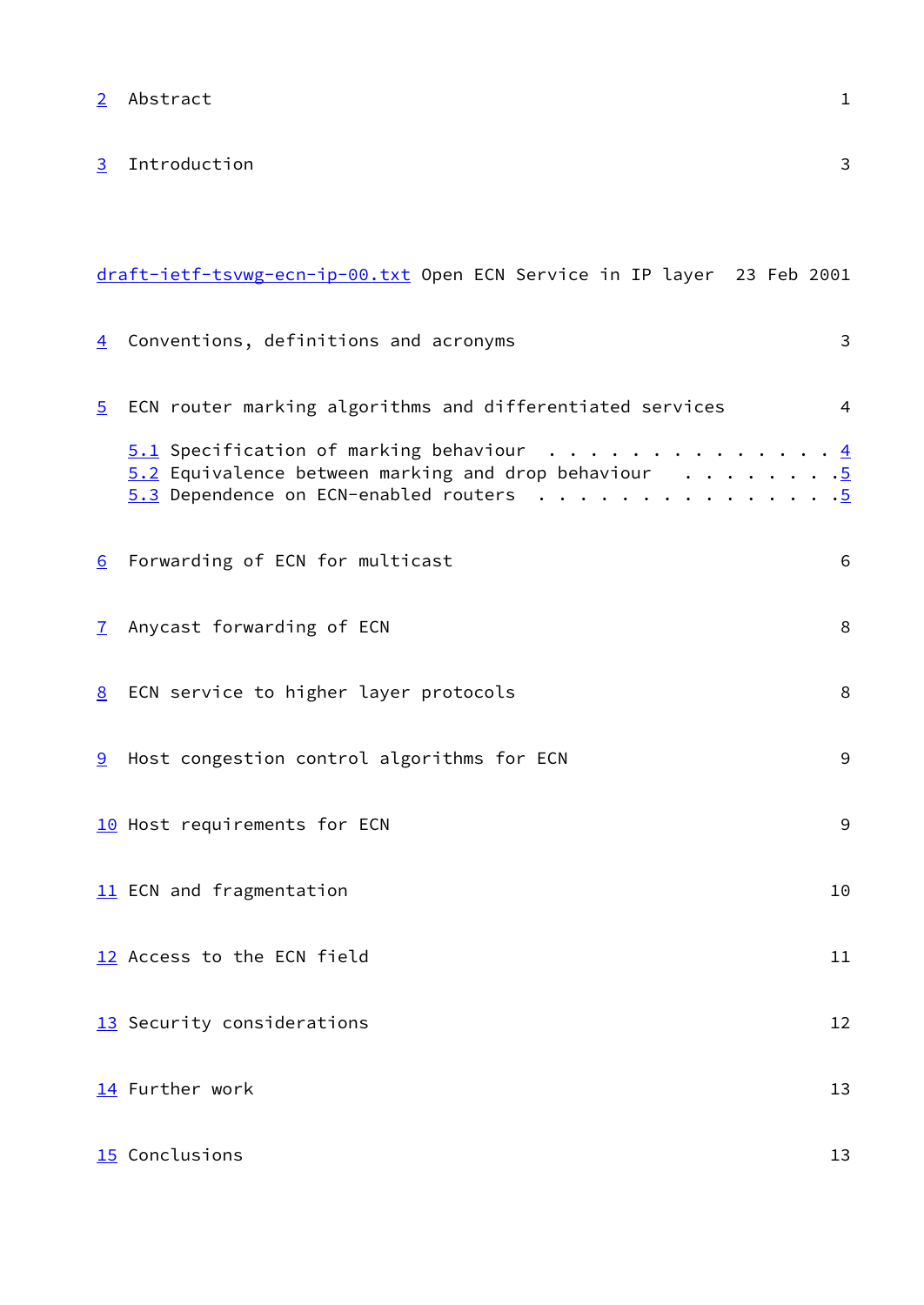<span id="page-2-3"></span><span id="page-2-2"></span><span id="page-2-1"></span><span id="page-2-0"></span>

| 16 Acknowledgements             |          | 13 |
|---------------------------------|----------|----|
| 17 IANA considerations          |          | 15 |
| 18 Author contacts              |          | 15 |
| 19 Intellectual Property Claims |          | 15 |
| Bob Briscoe, Jon Crowcroft      | [Page 2] |    |

# [3](#page-1-0) Introduction

This document is intended to improve the specifications incorporating explicit congestion notification (ECN) into IP. It is intended to complement the existing Internet Draft on addition of ECN to  $TCP/IP [6]$  $TCP/IP [6]$  in order to hasten the proposal to the IETF standards track. We envisage the current document being absorbed into that I-D where agreement is reached on the issues discussed. Therefore, for brevity, we will not make this document stand alone; we hope the authors of that I-D will not be offended if we presume to write an addendum to the above I-D. We have tried to avoid conflicts with that I-D, wherever possible suggesting additions rather than changes.

The present authors welcome all comments, which should be sent to the addresses given in [section 18](#page-2-2). Discussion is also welcome on the IETF Transport Area Working Group (tsvwg) mailing list [15].

In this document we only focus on issues with ECN at the IP layer (v4 & v6). In order to standardise ECN behaviour in TCP it is unavoidably necessary to standardise certain aspects in IP. However, the IP aspects will not and cannot only be specific to TCP. We believe the introduction of ECN into TCP/IP is best achieved in two documents, one on IP and the other on TCP. Therefore, in this document we solely discuss aspects of ECN that will be common to all protocols layered over IP.

For the history and status of the endeavour to add ECN to the Internet, also refer to [[6\]](#page-8-0). We share the desire of that work to ensure backwards compatibility, and offer this work with the aim of also ensuring forwards flexibility.

In the remainder of this document we first define our terms. Then we focus on router behaviour, in particular differentiated queuing and multicast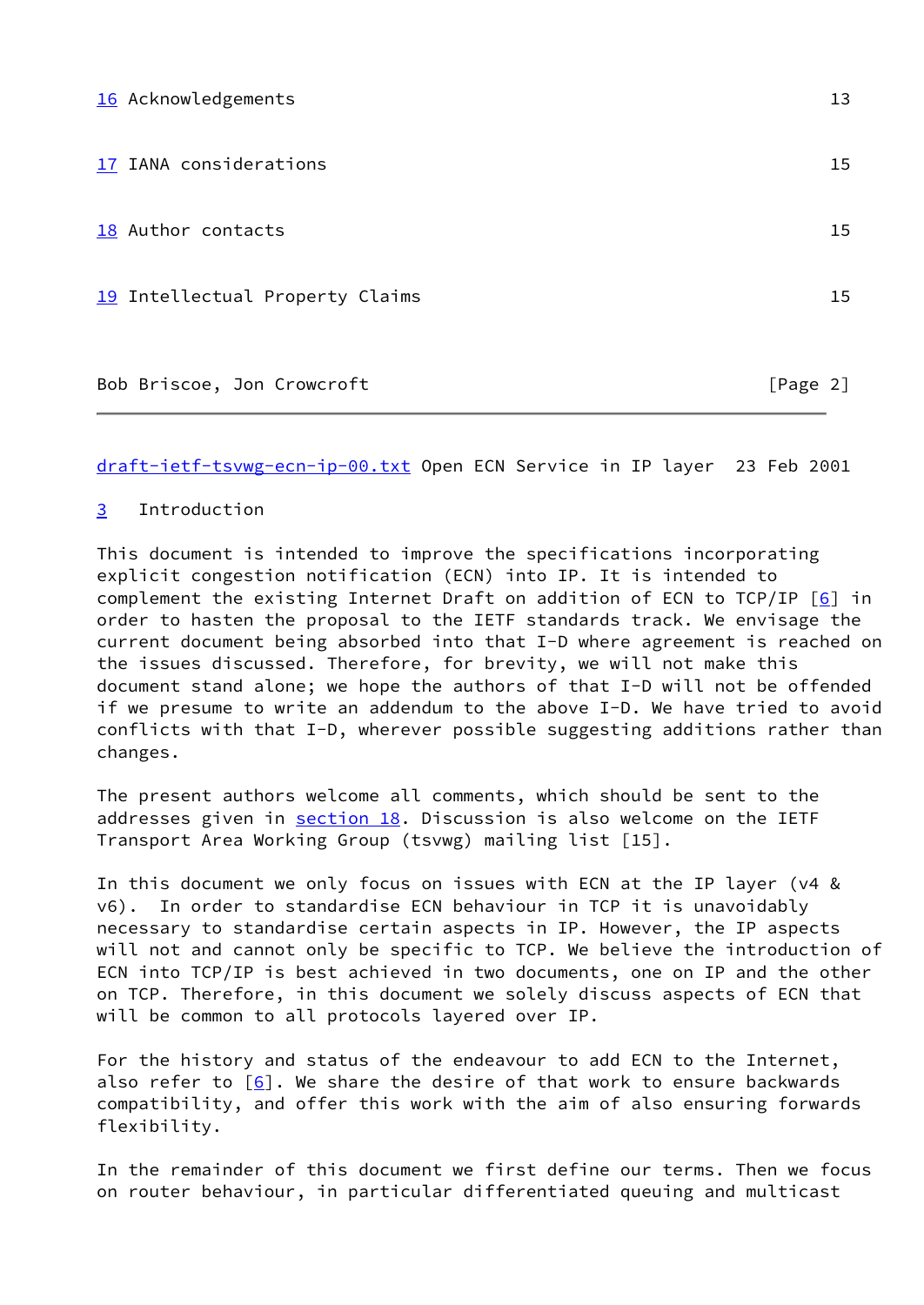forwarding. Next we move the focus to host behaviour, particularly clarifying the ECN support that any congestion control protocol should be able to expect from the IP layer. We also give general requirements on such congestion control algorithms. Next we discuss fragmentation and re-assembly issues specific to IPv4. Finally we clarify access rights to ECN fields and discuss other security issues.

[4](#page-1-1) Conventions, definitions and acronyms

The keywords MUST, MUST NOT, REQUIRED, SHALL, SHALL NOT, SHOULD, SHOULD NOT, RECOMMENDED, MAY, and OPTIONAL, when they appear in this document, are to be interpreted as described in [4]. Of course, readers should note that this is an Internet draft, and such keywords have no force unless the status of the document moves beyond draft.

We use the tuple (ECT, CE) to represent the settings of the flags in the ECN field of the IP packet header. When set,  $[6]$  $[6]$  defines them to mean respectively ECN capable transport, and congestion experienced.

These two flags in the ECN field can currently be treated separately. If, on the other hand, the two bit field is considered as four code points, currently only three have unanimously proposed uses. The fourth (ECT=0, CE=1) remains undefined, but with four speculative uses proposed from various quarters (we agree with one - see later).

For clarity, where appropriate, the terms ECT and CE are used for the ECN flags (bits), while the succinct terms below will always be used in this document to refer to packets with the given code-points:

Bob Briscoe, Jon Crowcroft [Page 3]

<span id="page-3-0"></span>[draft-ietf-tsvwg-ecn-ip-00.txt](https://datatracker.ietf.org/doc/pdf/draft-ietf-tsvwg-ecn-ip-00.txt) Open ECN Service in IP layer 23 Feb 2001

- o markable (ECT=1, CE=\*);
- o unmarkable (ECT=0, CE=0).
- o marked (ECT=1, CE=1);
- o unmarked (ECT=1, CE=0);

Note that markable traffic includes marked traffic but that unmarkable traffic does not include unmarked traffic. If required, the intention is to allow these definitions to include more code-points in the future without rewriting the whole document. For instance, in the future, both `markable' and `marked' might be redefined to include (ECT=0, CE=1).

The terms marker, marking, pre-marking and re-marking are already defined concerning the setting of the diffserv code-point [2]. If it is ever not clear from the context whether we are discussing diffserv marking or ECN marking, we will use the terms congestion markable, congestion marked etc.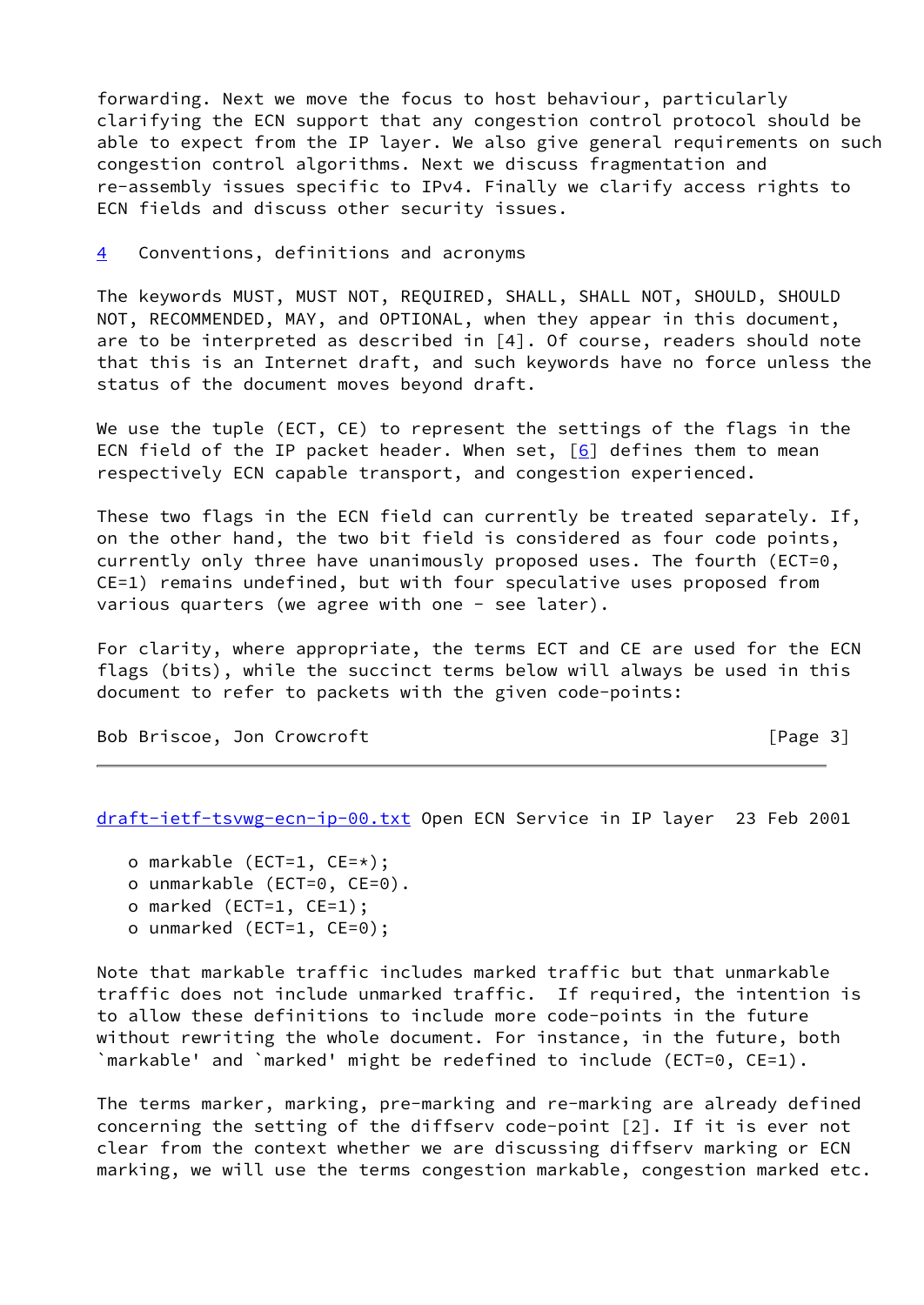[5](#page-1-2) ECN router marking algorithms and differentiated services

<span id="page-4-0"></span>[5.1](#page-4-0) Specification of marking behaviour

The ECN specification for TCP/IP  $[6]$  $[6]$  expects the random early detection (RED) algorithm [7, 3] to be used to mark traffic that is markable. It also accepts that other active queue management mechanisms may be developed and used. For instance, a virtual queue has been suggested to trigger marking even before queuing starts [8]. In this proposal, as packets enter the real queue a reference to them is also placed in the virtual queue. But the virtual queue has a smaller buffer and is emptied at a slower rate than the real one. Whenever the virtual queue is in an overflow state, all packets leaving the real queue are marked.

We believe that it is important for the marking behaviour of routers to be predictable for the hosts using them. As the art of active queue management evolves, it should not be possible for completely different marking behaviours to be invoked at each router along a path. We wish to point out that a framework for experimentation with and competition between queuing behaviours already exists: the differentiated services architecture [2]. The per hop behaviour (PHB) associated with each diffserv code point (DSCP) can already be specified. The guidelines on PHB specification in the diffserv architecture include the discard behaviour  $[2, Section 3]$  $[2, Section 3]$  $[2, Section 3]$ .

In future, PHBs MUST also define the congestion marking behaviour{1} of markable traffic if they define the discard behaviour of unmarkable traffic. Where appropriate, of course, such a definition MAY simply state that markable traffic is treated as if it were unmarkable. The addition of a need to define marking behaviour UPDATES the guidelines in the diffserv architecture referred to above. In the absence of descriptions of discard and marking behaviour, the implementation will determine the default marking behaviour.

Whether the definition of a PHB MUST be through standardisation or MAY be by local definition depends on which pool its code-point falls within [13, [Section 6](#page-1-3)]. The same would obviously apply to the marking behaviour.

Thus, the best effort (default) PHB might be standardised by specifying its congestion marking behaviour as the RED algorithm and by giving its parameters. Other PHBs might be offered by network operators each using a different algorithm to trigger congestion notification, such as a virtual queue.

{1} Note that congestion marking behaviour is distinct from traffic contract policing behaviour. The former doesn't discriminate flows or customers, as distinct from the latter which identifies out of contract traffic on a per-customer basis at the network interface with that customer.

Bob Briscoe, Jon Crowcroft [Page 4]

\_\_\_\_\_\_\_\_\_\_\_\_\_\_\_\_\_\_\_\_\_\_\_\_\_\_\_\_\_\_\_\_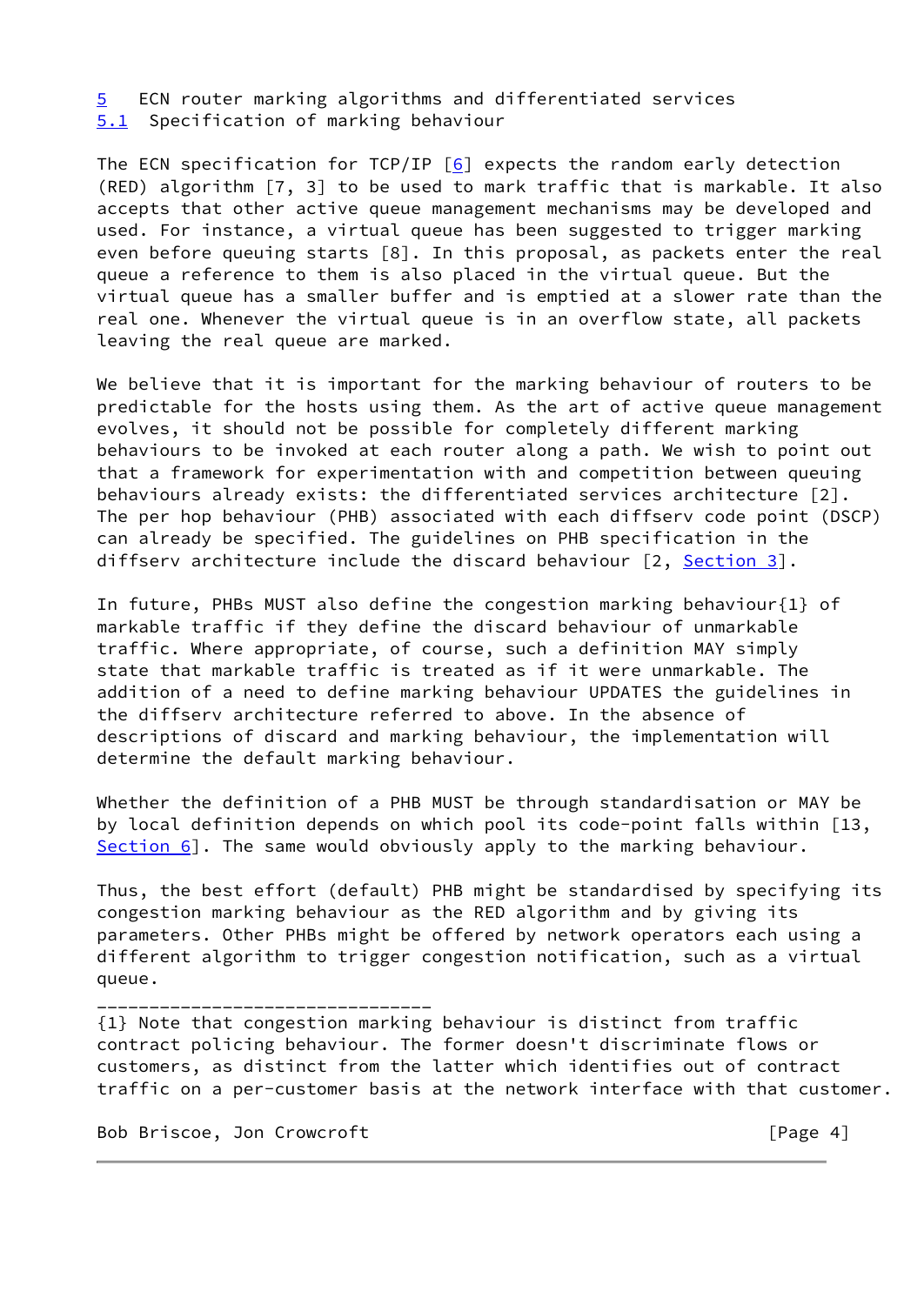<span id="page-5-1"></span><span id="page-5-0"></span>[5.2](#page-5-0) Equivalence between marking and drop behaviour

The ECN specification for TCP/IP  $[6]$  $[6]$  stipulates that a packet should only be congestion marked if it would have been dropped, were it unmarkable. It is even stipulated that this assumption should be embedded in implementations, by stating that the ECT flag should only be checked after the decision has been made to drop a packet. Exactly mimicking drop behaviour is motivated by the need to provide incentives for hosts to switch to ECN capability when competing with unmarkable flows. Indeed,  $[6]$  $[6]$ accepts that research into new criteria will be necessary for environments where all end-nodes are ECN-capable.

It is perfectly possible that future end-to-end congestion control protocols may be developed in conjunction with new router behaviours. For such a new service treatment, the router might be required to drop markable packets under the same conditions as unmarkable packets. However, markable packets would have to be marked at a far lower level of utilisation. In these new protocols, hosts would then be required to react far less severely to a marked packet than to a dropped one.

The incentive for sending markable packets into such a service discipline would be the extra feedback from the network, which would make applications of this service behave far more smoothly. Such a service would be valuable for applications that benefitted from rate stability. Another perfectly reasonable possibility is that the incentive to send markable packets into the network will be provided by a lower charge than for unmarkable packets. Such incentives are not appropriate for the best effort service which best serves its relatively elastic data applications by keeping queues relatively full. However, these incentives make sense for applications requiring the low latency of empty queues.

Thus, there is clearly a need to ensure space for future experimentation. Each approach would have to define the standard point of equivalence between the behaviours for markable and unmarkable packets. Nonetheless, it is perfectly reasonable to restrict all protocols within a service treatment to the same standard. Otherwise, routers would have to examine the protocol field to determine the queuing behaviour.

Therefore, the equivalence proposed in  $[6]$  $[6]$  is appropriate for all protocols using the best effort service. However, it would be unnecessary and probably incorrect to make such a sweeping restriction across every differentiated service. Indeed, it will often be meaningless to mimic the drop behaviour of a PHB that never existed before ECN. In fact, it is perfectly possible that some operators might deny unmarkable traffic access to certain service treatments in the future.

To summarise, the point of equivalence between marking behaviour for markable packets and discard behaviour for unmarkable packets MUST be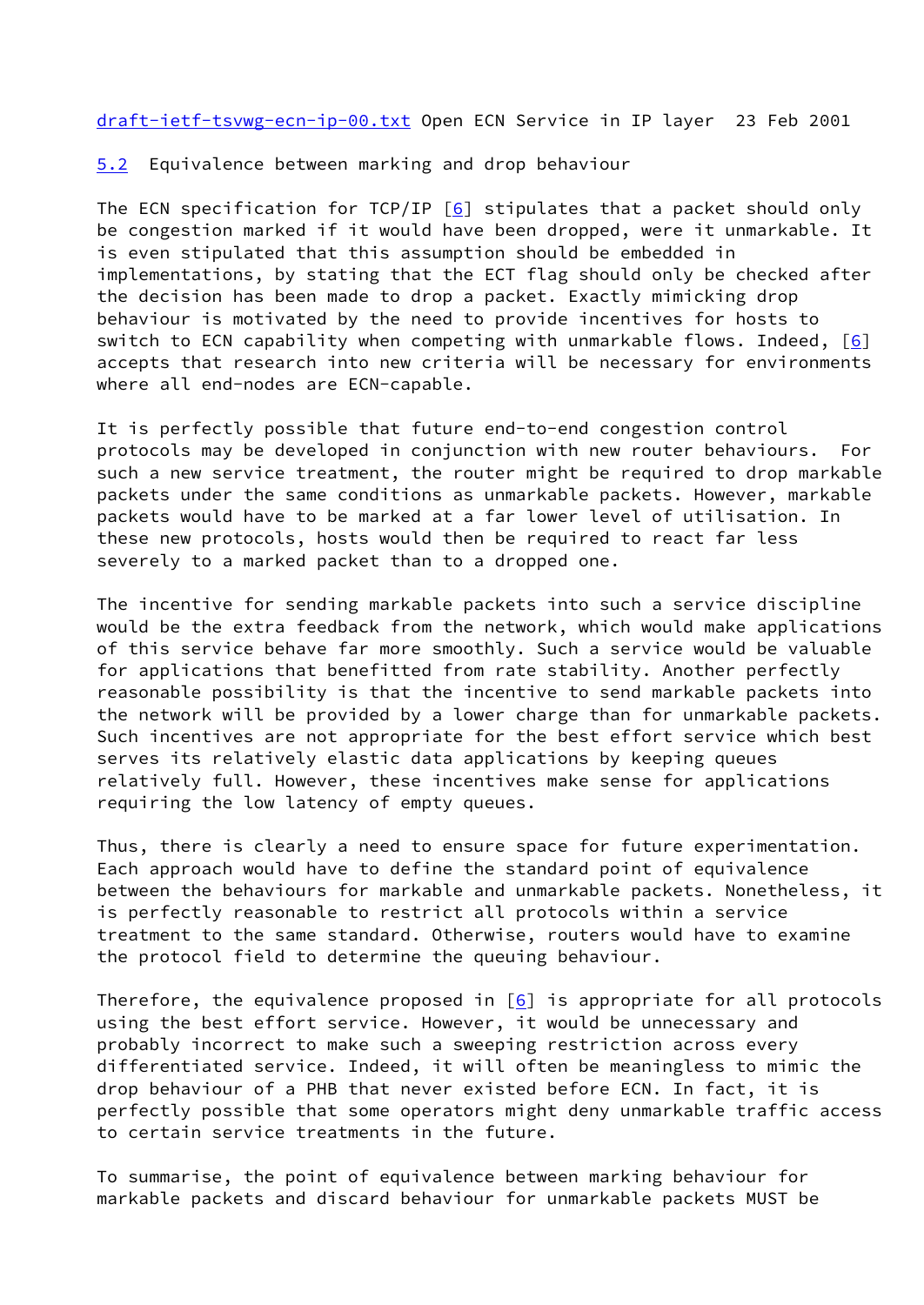defined, but it MAY be different for each different service treatment.

<span id="page-6-0"></span>[5.3](#page-6-0) Dependence on ECN-enabled routers

If a differentiated service is offered that depends on its marking behaviour for optimal functioning, it must also depend on how many and which routers are ECN-enabled. There may be good reason why certain routers cannot be upgraded cost-effectively, or why a neighbouring domain may choose not to upgrade any routers to ECN-capability. Thus, statistics describing the distribution of ECN-enabled routers SHOULD be part of future service level agreements.

Bob Briscoe, Jon Crowcroft [Page 5]

[draft-ietf-tsvwg-ecn-ip-00.txt](https://datatracker.ietf.org/doc/pdf/draft-ietf-tsvwg-ecn-ip-00.txt) Open ECN Service in IP layer 23 Feb 2001

[6](#page-1-3) Forwarding of ECN for multicast

To the author's knowledge there are no known research papers let alone proposals in the IETF, specifically on multicast congestion control using ECN. Informal discussions in the research community have only recently started on this subject. A brief, provisional summary of the relevant state of the art from these discussions is given below.

The issue with multicast and ECN solely concerns multicast duplication of the ECN field. Multicast active queue management will be no different to unicast - being dealt with at the egress interfaces of a multicast router, after multicast duplication and forwarding from the ingress.

With loss-based multicast congestion control, there are two main arrangements for where the reaction to congestion occurs in a multicast group:

o Single rate:

 The sender taking account of all receivers: Each receiver feeds back congestion levels to the sender, with suitable controls on implosion, then the sender alters the rate of the group taking all feedback into account. Such approaches tend to suffer from the loss path multi plicity problem, finding more bottlenecks as the group size scales, and consequently causing the rate to `drop to zero' [1]. Hence the next approach is preferred over this;

 The sender choosing a representative receiver: Each receiver feeds back congestion levels to the sender, with suitable controls on implosion, then the sender nominates one receiver (typically the one that would run the slowest independent unicast session). This `acker' runs a tight rate control feedback loop with the sender [14];

o Multi-rate: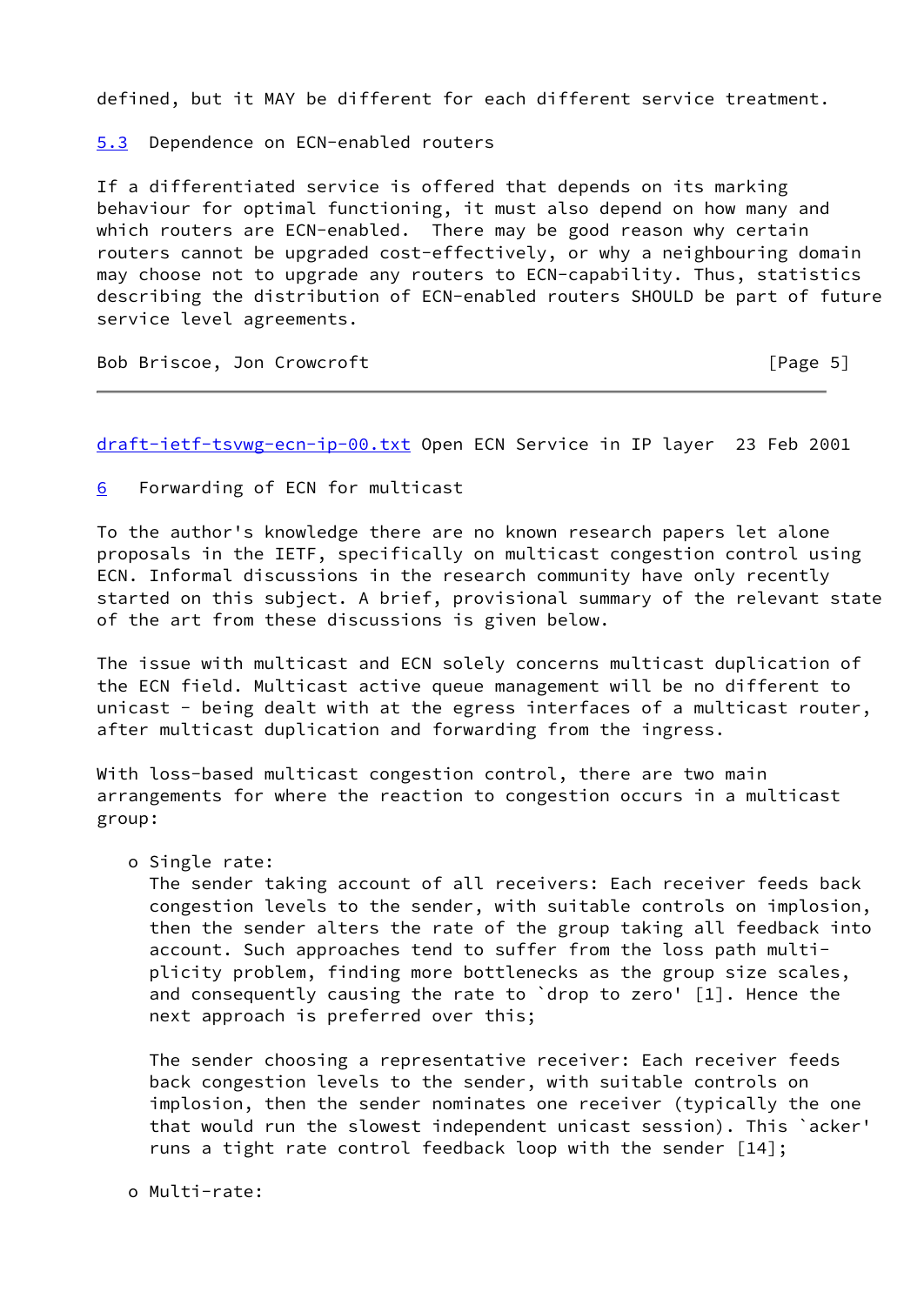Each receiver independently varies its:rateThe sender may arrange for data to be spread across multiple multicast groups with essential data in the `base' group, slightly less essential data in a second and so on (layering). Each receiver may then independently leave the least essential groups while remaining joined to the rest until the point where congestion on their leg is reduced to acceptable levels. This is termed receiver-driven layered multicast (RLM [11]);

Currently, multicast duplication doesn't treat any fields in the header distinctively. It is often assumed that the ECN field should simply be duplicated in this way to every egress interface at a multicast router. However, there is concern that simple duplication would multiply the level of congestion seen by the session. This would result in as much congestion marking arriving at receivers as for multiple unicast flows. Where each receiver independently varies its rate (multi-rate), each misses out on the benefit it should derive from joining a multicast group. A multicast group should share the congestion it imposes on competing flows across its membership.

Due to this concern, it has been informally proposed (by Kelly) that when a marked packet is duplicated, all but one randomly chosen copy at each router is reverted to unmarked. The random choice is made for each packet arrival. Unmarkable and unmarked packets are duplicated unchanged, of course. For brevity, we will term this proposal `randomly selected ECN'. The advantage of such an arrangement is that each congestion event is notified to a single receiver. Of course, implementation would be slightly more complex than simple duplication.

When used in multi-rate schemes, randomly selected ECN tends to treat multicast fairly with respect to unicast. However, problems surface if it is used for single-rate schemes. In simple single rate schemes based

Bob Briscoe, Jon Crowcroft [Page 6]

[draft-ietf-tsvwg-ecn-ip-00.txt](https://datatracker.ietf.org/doc/pdf/draft-ietf-tsvwg-ecn-ip-00.txt) Open ECN Service in IP layer 23 Feb 2001

on randomly selected ECN, if feedback to the sender is triggered on the arrival of each congestion mark, the scheme still suffers from the loss path multiplicity problem. Selection of a representative receiver is the current preferred way to solve this problem. However randomly selected ECN results in such a low rate of marking at any one receiver that it would be very slow to converge on a suitable choice of acker. The round trip time of each feedback message varies dramatically, but has a mean value of all the congested paths weighted by the congestion on each. Therefore, over time, more marks arrive at receivers closer to bottlenecks. But it takes a lot of time for a large group.

It appears that, if a single rate is in use, simple duplication of ECN marking would be more useful, giving richer information to each receiver.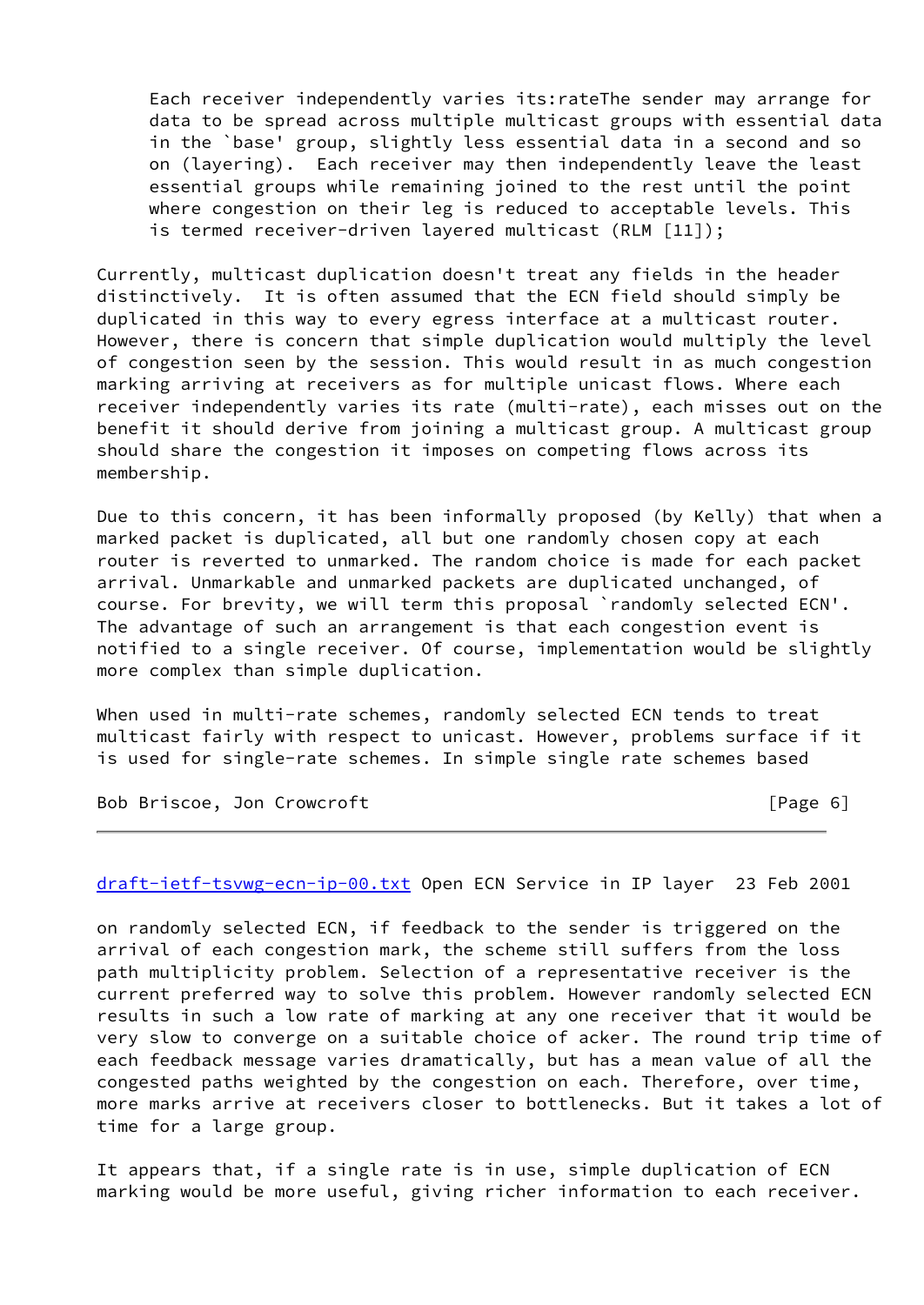Where rate control is co-ordinated by the sender (single rate), allowance can be made for duplication of the marking in the downstream direction during aggregation of congestion feedback in the upstream direction. It is `only' necessary for the level of aggregation to mimic the tree topology, whether exactly or approximately.

Therefore it appears that the two types of congestion control scheme require different multicast duplication of the ECN field. Rather than require hosts to control multicast duplication, we propose a third 'hybrid ECN duplication' technique. In this hybrid scheme, when a marked packet is duplicated, all but one randomly chosen copy at each router is changed to be `potentially marked', denoted by the remaining unused code-point (ECT=0, CE=1). The random decision is made for each new packet. Unmarkable, unmarked and potentially marked packets themselves would all be duplicated unchanged. With this hybrid congestion notification, members of a group could extract the information they needed for either the single-rate or the multi-rate approaches. This would avoid having to add a signalling mechanism to request the network to choose one or the other approach, also saving having to secure the signalling. Implementation would be slightly more complex again, of course.

If the hybrid scheme were used, we would have to re-define our definitions of terms in [section 4](#page-1-1), as follows:

- o markable (ECT=1, CE=\*) or (ECT=0, CE=1);
- o unmarkable (ECT=0, CE=0).
- o marked (ECT=1, CE=1);
- o potentially marked (ECT=0, CE=1);
- o unmarked (ECT=1, CE=0) or (ECT=0, CE=1);

Active queue managment would be as before, with markable packets being chosen to be marked. Of course, the implication is that potentially marked packets might be changed to marked packets (ECT=0, CE=1)  $\rightarrow$  (ECT=1, CE=1) if they hit congestion more than once.

<span id="page-8-0"></span>[6] suggests three alternative uses for the extra code-point we require for our hybrid ECN duplication scheme (ECT=0, CE=1):

- 1. Some other non-ECN-related function;
- 2. ECN-capable but for alternative semantics to the marked code-point (e.g. `slightly' marked).
- 3. The extra code-point could be given an identical meaning to the marked code-point so that the two could be alternated randomly throughout a flow depending on a nonce at the sender, allowing the sender to detect 50% of any changes along the path from marked packets to unmarked;

Bob Briscoe, Jon Crowcroft [Page 7]

[draft-ietf-tsvwg-ecn-ip-00.txt](https://datatracker.ietf.org/doc/pdf/draft-ietf-tsvwg-ecn-ip-00.txt) Open ECN Service in IP layer 23 Feb 2001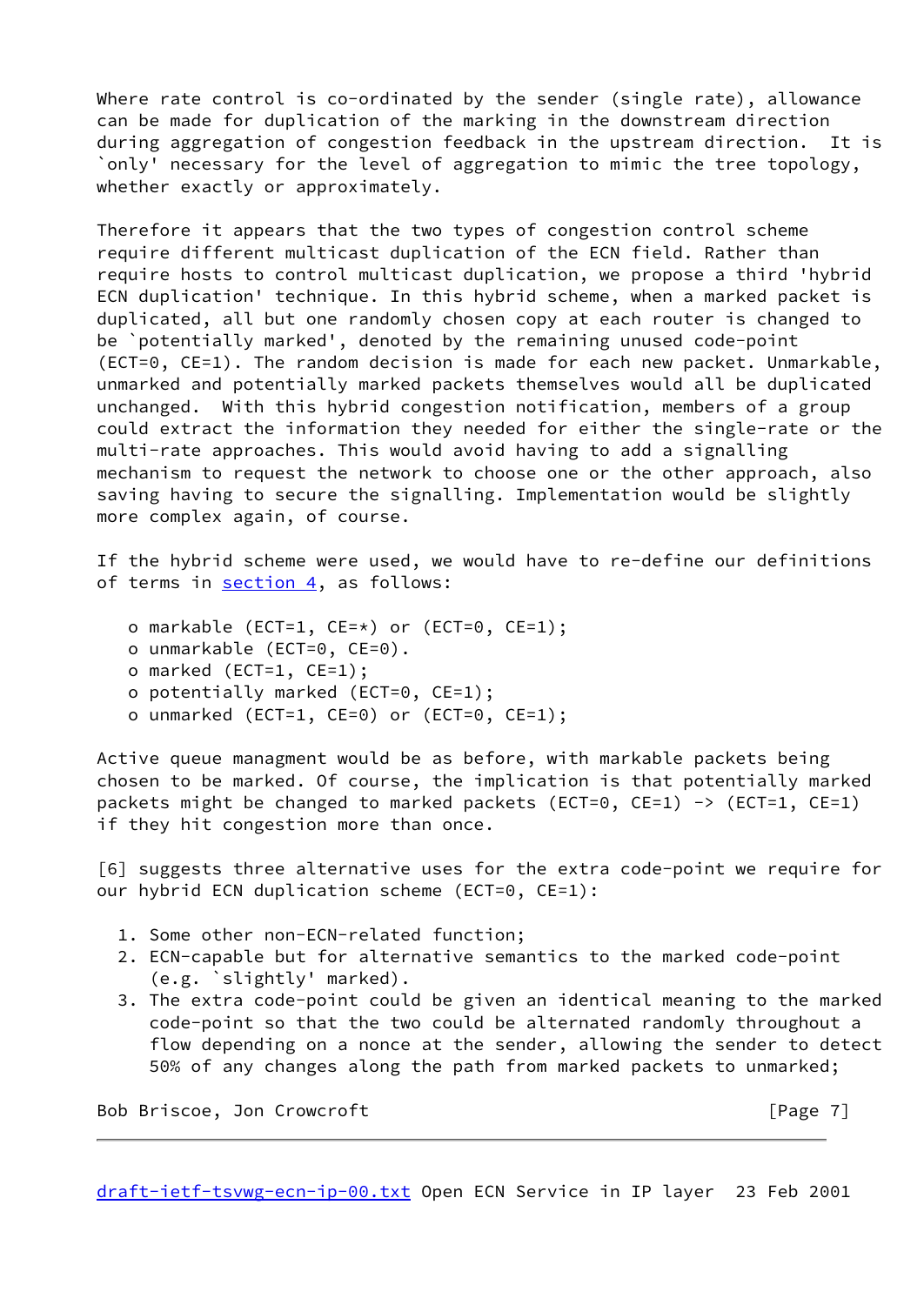At least for multicast, our proposal rules out categories 1 and 2, which we assume were speculative anyway. For instance, one would imagine that an alternate semantic (e.g. slightly congested) could be implied by a lower marking rate. It is likely that if either of these schemes was needed for unicast, it would also be needed for multicast.

Our scheme is compatible with the nonce scheme (guessing the details which haven't been published yet). The motivation for the nonce scheme is primarily for the sender to detect receivers that under-report congestion feedback. This assumes large senders may wish to act as policers on behalf of the network (their incentive may not be a natural one). It only works with positive acknowledgements (acks) where the sender can compare the ECN field in the ack with that it sent. The sender accepts that the network destroys the nonce information when it marks a packet, so nacks would not be comparable. To avoid implosion, multicast feedback schemes never use acks. So only nacks are seen by the sender. Therefore a multicast sender might as well originate all packets as (ECT=1, CE=0). And fortunately, in our scheme, the network treats (ECT=0, CE=1) as effectively unmarked when it arrives at congestion downstream of previous congestion.

A multicast sender could even arrange to use the nonce scheme in conjunction with our multicast duplication scheme. The motivation might be that some multicast congestion control schemes involve at least one receiver giving ack feedback (e.g. pgmcc [14]). The sender would guarantee an equal ratio of (ECT=1, CE=0) to (ECT=0, CE=1) over a moving window of n packets. It would affect say n/2 randomly selected packets with the nonce and insert padding into the remainder to balance the nonce packets. The multicast router would behave no differently from the description above. Each receiver could then detect the difference between the number of (ECT=1, CE=0) and (ECT=0, CE=1) packets over a moving window of n packets. This would be the level of `potentially marked' traffic. This level would be fairly slow to emerge, and noisy if there were losses too{2}. But it may be enough to decide to drop a layer (in for example RLM [11]) or select the 'slowest' receiver (in for example pgmcc) both of which have some hysteresis anyway.

Until this last code point is defined, it is advisable for implementations of ECN on both hosts and routers to avoid optimisations that would make it difficult to treat the two bit ECN field as four code points.

The uncertainty over multicast duplication of the ECN field need not hold up standardisation of other aspects of ECN in the IP layer. The default behaviour of all existing routers is to dumbly duplicate the ECN field along with the rest of the packet. Whatever the status of the rest of the ECN standardisation effort, simple duplication of the ECN field on multicast routers SHOULD be considered experimental.

### [7](#page-1-4) Anycast forwarding of ECN

Anycast forwarding of the ECN field is no different from unicast.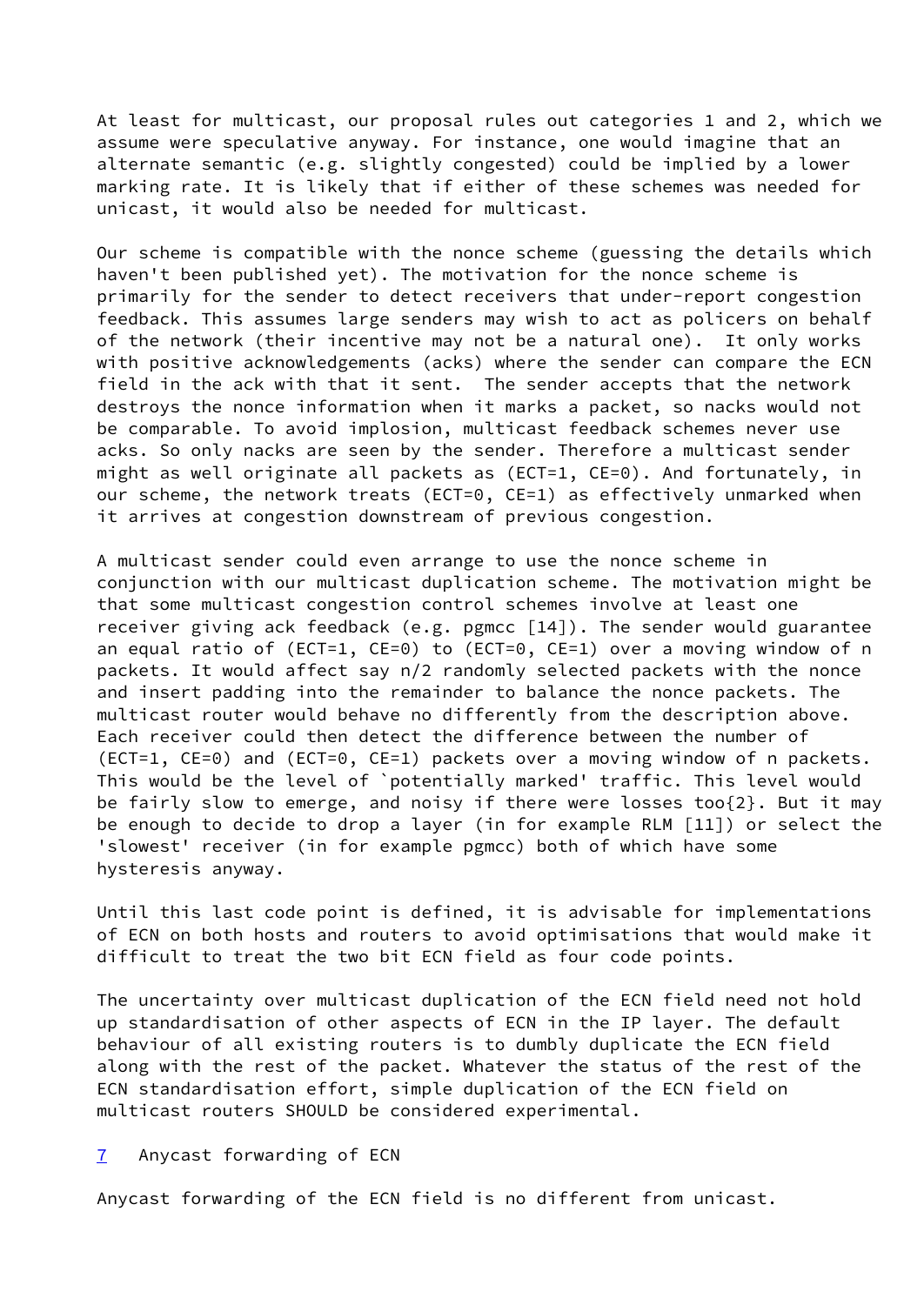[8](#page-1-5) ECN service to higher layer protocols

\_\_\_\_\_\_\_\_\_\_\_\_\_\_\_\_\_\_\_\_\_\_\_\_\_\_\_\_\_\_\_\_\_

The IP service layer provides the following three ECN services to any upper layer protocol:

{2} n would have to be large enough for there to be a high chance of more than two marks in any n packet window. The sender may have to adapt n and re-announce it depending on current feedback, which in itself is a potential security flaw if not done carefully.

Bob Briscoe, Jon Crowcroft [Page 8]

[draft-ietf-tsvwg-ecn-ip-00.txt](https://datatracker.ietf.org/doc/pdf/draft-ietf-tsvwg-ecn-ip-00.txt) Open ECN Service in IP layer 23 Feb 2001

- o The data sender MAY request that the packet is treated as markable by the IP layer. Nodes on an end-to-end path MAY honour such a request. If any node on the path cannot honour the request, it silently services the packet as if it were unmarkable.
- o The IP layer forwards a request to treat a packet as markable without alteration (with the exception of congestion control proxies - see [section 12\)](#page-1-9).
- o The IP layer only notifies receiving hosts of congestion experienced by each markable packet through the average marking rate apparent in a flow. The total congestion experienced is roughly the sum of con gestion experienced at nodes along the packet's path. There is no guarantee that all or even any nodes on the path will be capable of contributing to this signal. The average marking rate is the ratio of marked packets to the total number of packets in a sample period. The meaning of a certain average marking rate and the sample period are defined by the marking behaviour in the service definition relevant to the packet's diffserv code-point{3}.

The IP layer offers these three services to all higher layer protocols, whether or not they use them, simply to avoid having to inspect the protocol field of the IP header to establish whether the ECN service is appropriate. Thus, any higher layer protocol MUST be able to assume these services will be available to it, whatever protocol it is. Of course, this is aside from any access control to this service interface on the host, which may deny access to a capability of this interface dependent on the user running the higher layer protocol.

[9](#page-1-6) Host congestion control algorithms for ECN

All new or updated congestion control protocols standardised through the IETF SHOULD state their applicability for markable as well as unmarkable packets.

The ECN specification for TCP/IP  $[6]$  $[6]$  stipulates that the congestion control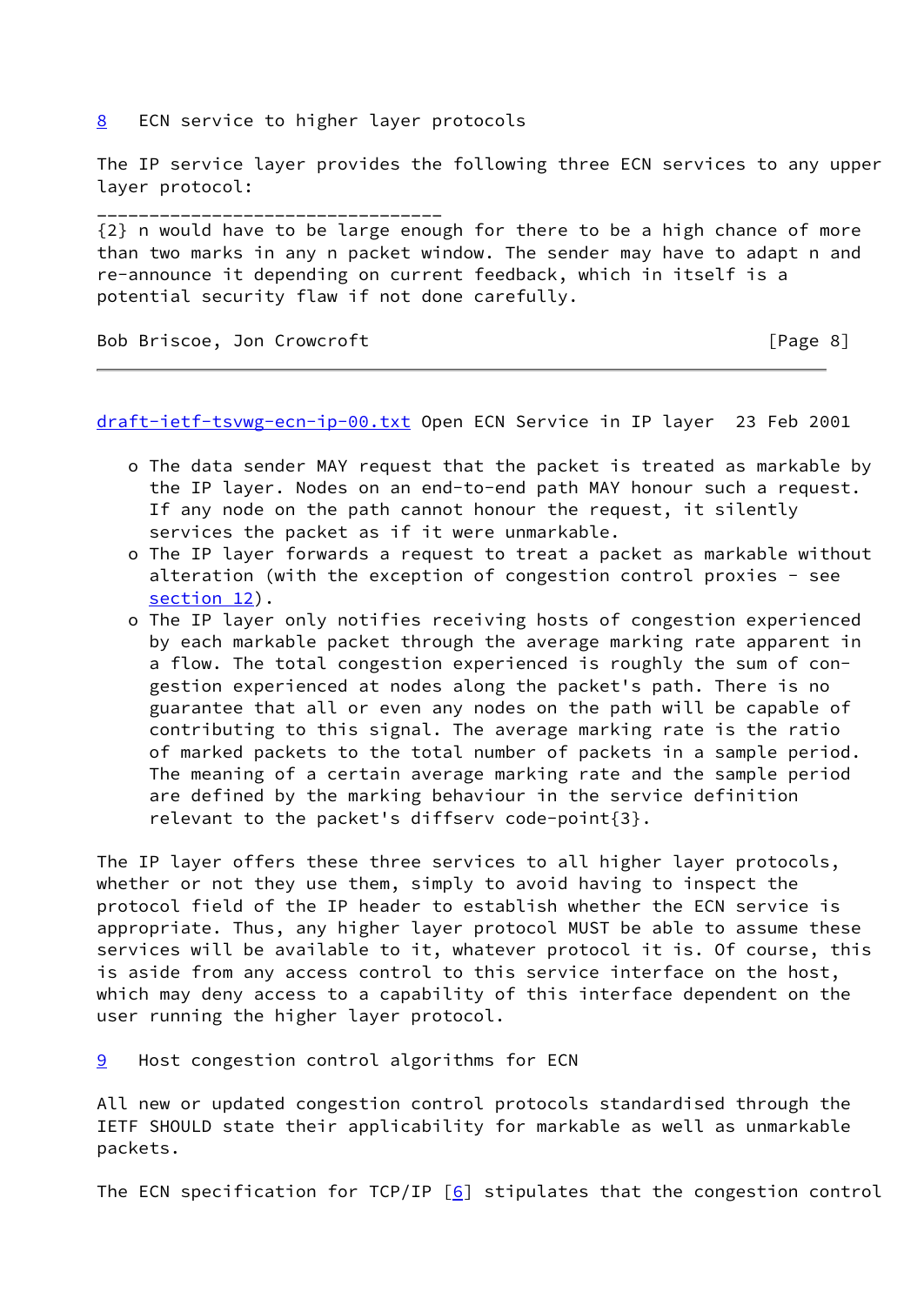algorithm followed by an ECN-capable data receiver on receipt of a marked packet must be essentially the same as that following a dropped packet.

As discussed in **section 5.2**, router and host algorithms are mutually dependent but need not be cast in stone. The point of equivalence between behaviour for markable and for unmarkable packets on a router will reflect that on a host. If markable traffic is marked at a router when unmarkable traffic is dropped, a mark should be treated like a drop at a host. If on the other hand the two types of traffic are both dropped in the same circumstances at the router, a drop for one should be treated like a drop for the other at the host. It was argued that this latter example seemed likely to be a useful one. A suitable wording for standardisation was given in that earlier section, which would allow room for experimentation across different service treatments.

[10](#page-1-7) Host requirements for ECN

\_\_\_\_\_\_\_\_\_\_\_\_\_\_\_\_\_\_\_\_\_\_\_\_\_\_\_\_\_\_\_\_

Where a host protocol layer does not implement congestion control (e.g. UDP), it SHOULD offer ECN services to higher layers that are equivalent to those defined in  $section 8$  for the IP layer. Specifically, a sending protocol SHOULD honour requests to send markable datagrams; and a receiving protocol should

{3} Of course, the host may operate a congestion control algorithm that tends to respond to the average marking rate without directly calculating it (e.g.  $[6]$  $[6]$ ).

Bob Briscoe, Jon Crowcroft [Page 9]

[draft-ietf-tsvwg-ecn-ip-00.txt](https://datatracker.ietf.org/doc/pdf/draft-ietf-tsvwg-ecn-ip-00.txt) Open ECN Service in IP layer 23 Feb 2001

allow higher layer protocols to determine whether received datagrams were markable and to determine whether each is marked.

Note that a markable packet is generally a signal to the network to enable ECN behaviour. As new congestion control protocols are defined, it is possible this signal to the network will be overloaded as an end-to-end signal from the data sender to the data receiver to request ECN behaviour. Because multicast protocols generally have to support `late join', it is likely that data receivers may need to determine whether any datagram in a flow is markable. Due to these general requirements, a receiving application MUST be able to determine whether any arriving datagrams is markable.

However, future ECN-based congestion control protocols MUST NOT use markable packets before ECN capability has been established. The only exception would be if the protocol were designed to ensure congestion control worked correctly even if such a marked packet arrived at a non-ECN-capable receiver.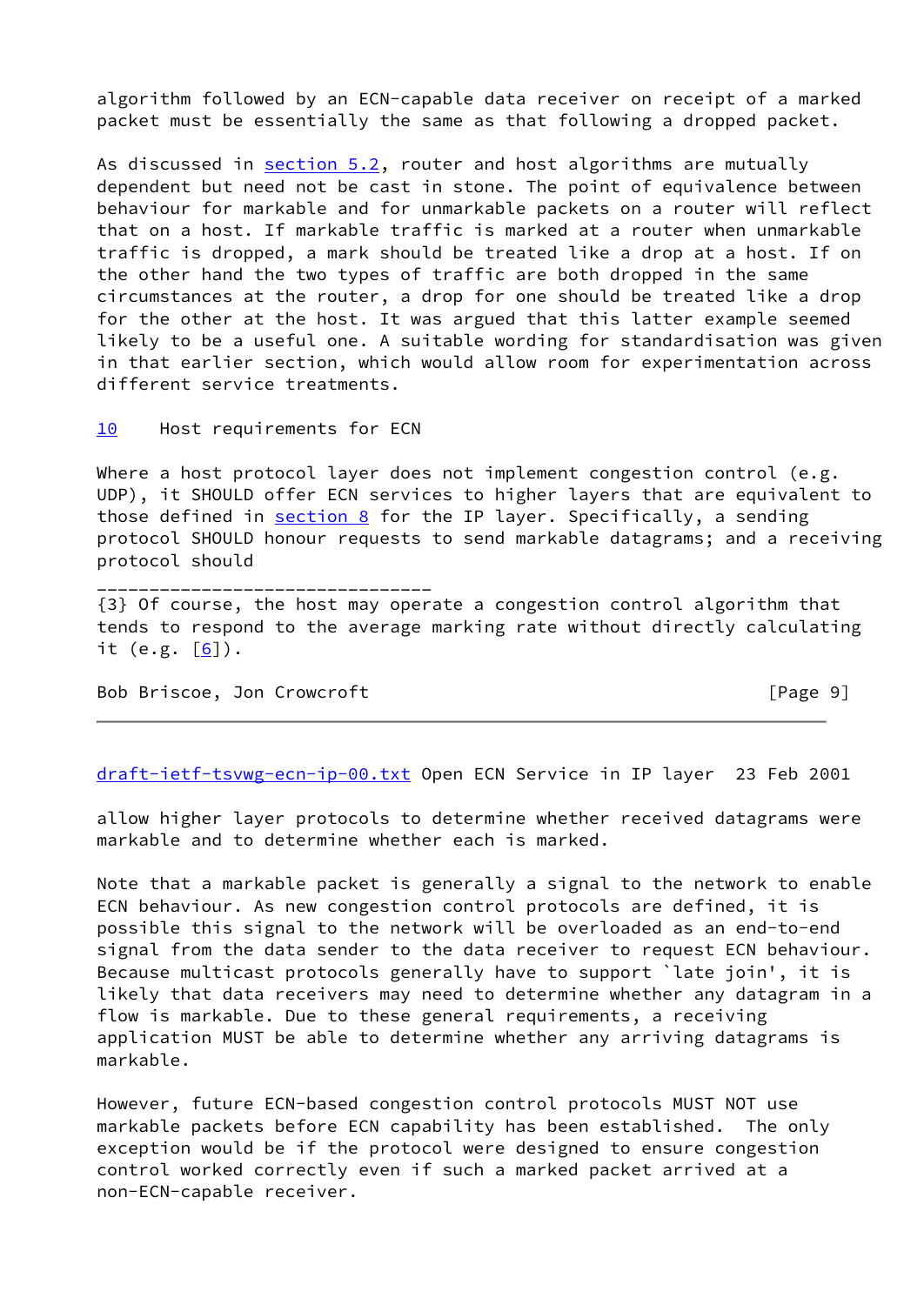Until a use for the (ECT=0, CE=1) code point is defined, host implementations of ECN SHOULD be able to request and to pass on any of the four code-points of the ECN field, rather than just each flag (bit) separately.

Whether hosts SHOULD or MUST implement an ECN version of each particular congestion control protocol (e.g. TCP) is not the concern of this document, which only covers aspects of ECN common to all protocols over IP.

#### [11](#page-1-8) ECN and fragmentation

For IPv4, markable traffic MUST have the don't fragment (DF) flag set. Setting the DF flag and using path maximum transmission unit (MTU) discovery [12] is current best practice anyway [10]. Hence it is not a problem to mandate its use with a new feature of IP. This is not an issue for IPv6, where there is no DF flag because not fragmenting is the only supported behaviour.

The rationale for not allowing fragmentation when ECN is enabled is to avoid complications on re-assembly of fragmented datagrams. Some fragments could be marked and others not, making it necessary to decide the marking of the re-assembled datagram before passing it to the congestion control protocol.

To use the logical OR of the marking of all fragments might be a pragmatic solution, particularly for congestion control protocols like TCP where one loss per round trip is treated identically to many. However, it is becoming more common to see large numbers of packets per round trip time as data rates increase while packet sizes and the speed of light haven't increased for many years. Therefore it is to be expected that newer congestion control protocols might take more accurate account of the number of packets marked in a round trip. Hence, the inaccuracy of a logical OR during re-assembly at the IP layer is best avoided. A logical OR would also confound the accuracy of congestion avoidance charging [9], if it were shown to be necessary.

If an IPv4 packet contains a markable code-point but does not have the DF flag set (an illegal combination), it SHOULD be silently forwarded unless fragmentation is required. If fragmentation is required, an ECN capable router MUST discard it and return an ICMP Destination Unreachable error to the data sender. It MAY contain a code meaning "fragmentation needed and DF set". Alternatively it SHOULD contain a new ICMP code meaning "fragmentation needed but markable code-point used". If such an illegal datagram reaches the data receiver in fragments (perhaps due to a non-ECN-capable router or due to a bug in a node

Bob Briscoe, Jon Crowcroft [Page 10]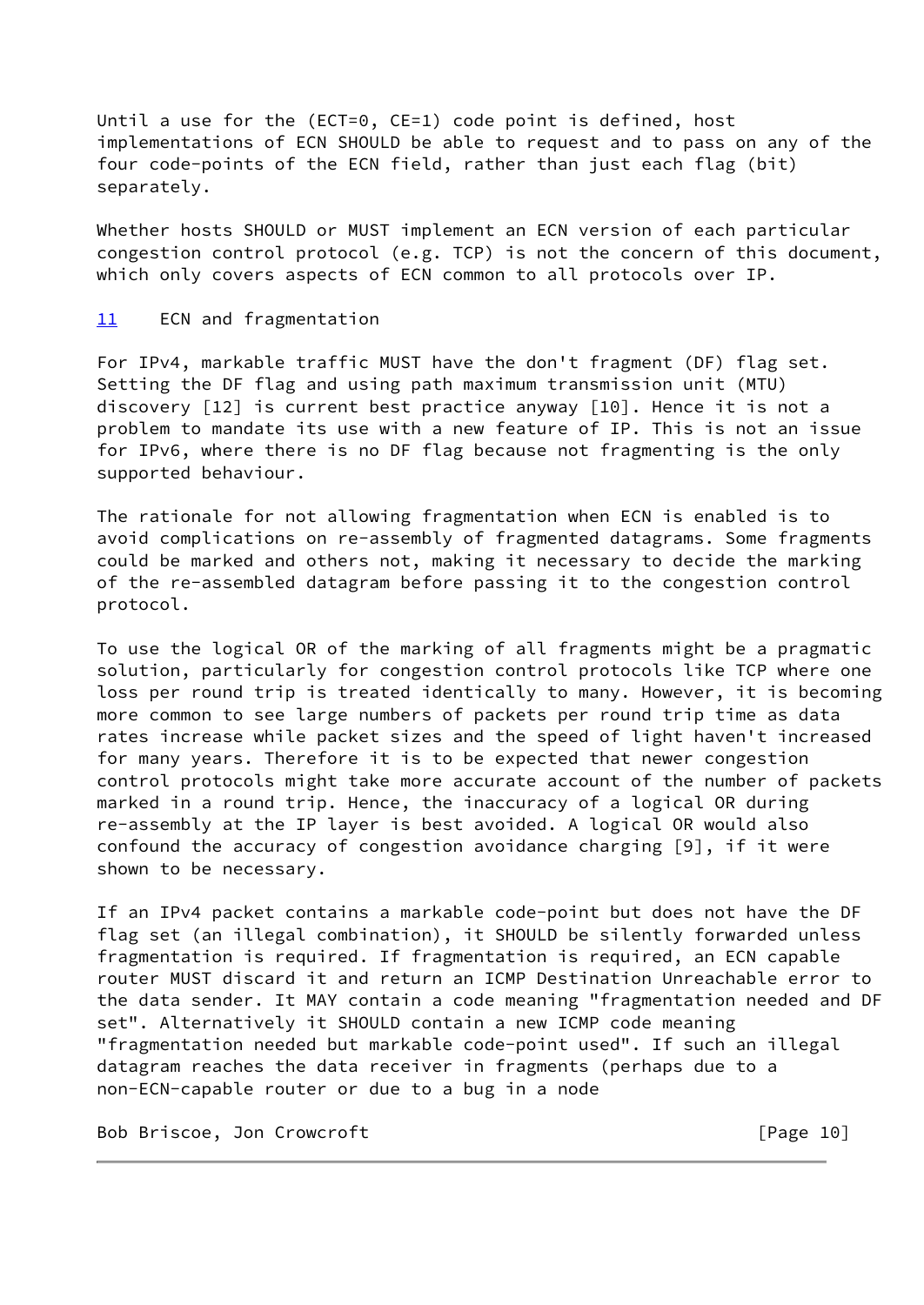on the path), the receiver MUST discard the datagram and return a similar ICMP message to the data sender, as this may imply an unknown upstream problem. If such an illegal IPv4 datagram arrives at the data receiver intact, there is no need to take corrective action. The datagram should be silently handled in the normal fashion.

### [12](#page-1-9) Access to the ECN field

This section clarifies exactly what types of node are expected to read or write the flags in the ECN field.

In  $[6]$  $[6]$  it has been proposed or implied that:

- o the ECT flag SHOULD be set by the data sender if it has been established that all ends have ECN capability;
- o routers MAY read ECT (we cannot say MUST, because not all routers will be ECN-capable) but MUST NOT alter it;
- o whether the data receiver should read ECT once a session is in progress depends on the transport protocol in use{4}.

Also, it has been proposed or implied that:

- o the CE flag SHOULD be clear when it leaves the data sender (excepting for random security checks);
- o routers MAY set CE but MUST NOT clear it;
- o the receiving host MAY read CE (it may not be ECN-capable), but certainly MUST NOT alter it.
- o if the receiving host has enabled an ECN-capable session, it MUST read CE during that session;

This is, of course, quite apart from the discussions on what each node could do, if it chose to misbehave.

We wish to differ on the implied rules concerning what an intermediate node might be allowed to do to these flags. Our goal is to allow future flexibility where there is no reason not to.

The rules on changing the ECT flag at an intermediate point have not been explicitly stated, except in the context of tunnels, which we will discuss presently. Therefore, we will now propose rules for changing the ECN capability of a packet at intermediate nodes, in the most general form we can.

An unmarkable code-point MUST NOT be changed to a markable one by an intermediate node unless that node is able to control congestion on behalf of the data sender in response to ECN signalling and it has established that a downstream node has an ECN-capable transport (sender congestion control proxy).

Changing a markable code-point to unmarkable turns on drop behaviour in downstream routers. This capability may be used by a policer to 'punish'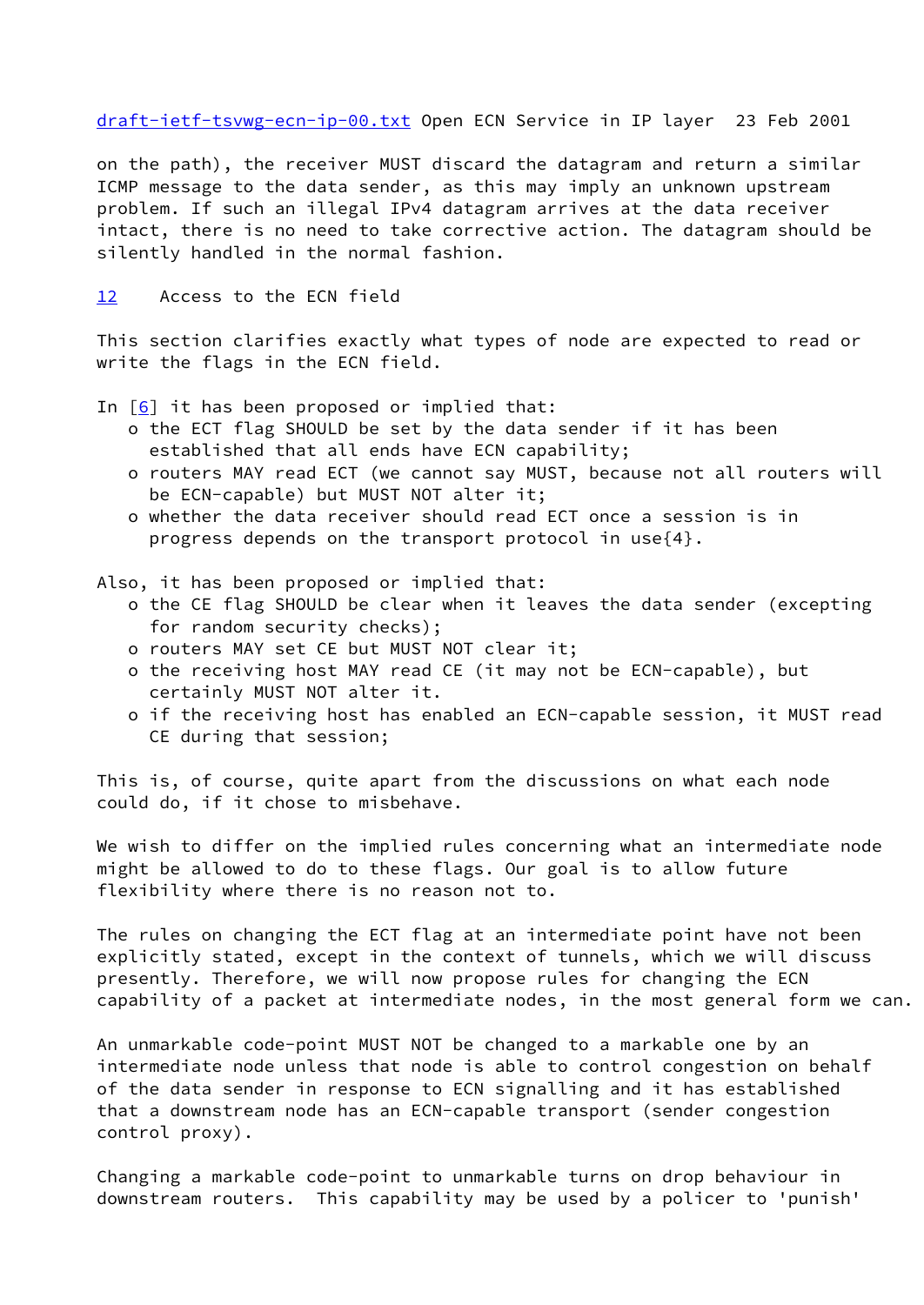packets outside a contracted or reserved profile. Such packets

{4} in TCP the data receiver MUST still read ECT once a session is in progress (even though ECN capability has been negotiated for the session, some acks will be for re-transmitted packets), and in other transport protocols a data receiver MAY be required to read ECT to determine the ECN capability of the session at any point in a session (e.g. to cater for late joins).

Bob Briscoe, Jon Crowcroft [Page 11]

\_\_\_\_\_\_\_\_\_\_\_\_\_\_\_\_\_\_\_\_\_\_\_\_\_\_\_\_\_\_\_\_

[draft-ietf-tsvwg-ecn-ip-00.txt](https://datatracker.ietf.org/doc/pdf/draft-ietf-tsvwg-ecn-ip-00.txt) Open ECN Service in IP layer 23 Feb 2001

would no longer be protected by ECN capability, so would be dropped while other packets within profile would merely be marked.

Changing a markable code-point to unmarkable would not generally disable ECN at the data receiver, as it is expected that the markable code-point depends on ECN capability, not the other way round. However, the markable code-point MAY be used as part of the negotiation of ECN capability between data sender and receiver in future congestion control protocols. If the network happened to change a packet being used for this negotiation from markable to unmarkable, this might result in ECN being disabled for a whole session.

An intermediate node MUST NOT change all packets with a markable code-point to unmarkable unless it is either able to handle ECN signalling on behalf of the data receiver (receiver congestion control proxy) or has arranged to reinstate the markable code-point with a node further downstream (effectively a limited functionality tunnel).

Congestion control proxies may help with the introduction of ECN into the core of the network, even where hosts are not ECN capable. A proxy to transform an intserv reservation at one or many ends of a flow into ECN behaviour in the core has been proposed in [5]. If appropriate, such proxies SHOULD ensure account is taken of the reduction in path length they have introduced.

To recap the position stated in  $[6]$  concerning the ECT flag and tunnels, a markable code-point MUST only not be copied to the active outermost header of a packet at tunnel ingress if it has also been arranged to reinstate it at tunnel egress. If the full-functionality tunnel behaviour is the considered normal, this constraint on limited functionality tunnels is effectively a specific case of the above rule concerning changing markable to unmarkable.

[13](#page-1-10) Security considerations

Authentication of the ECN field depends on whether it is treated as two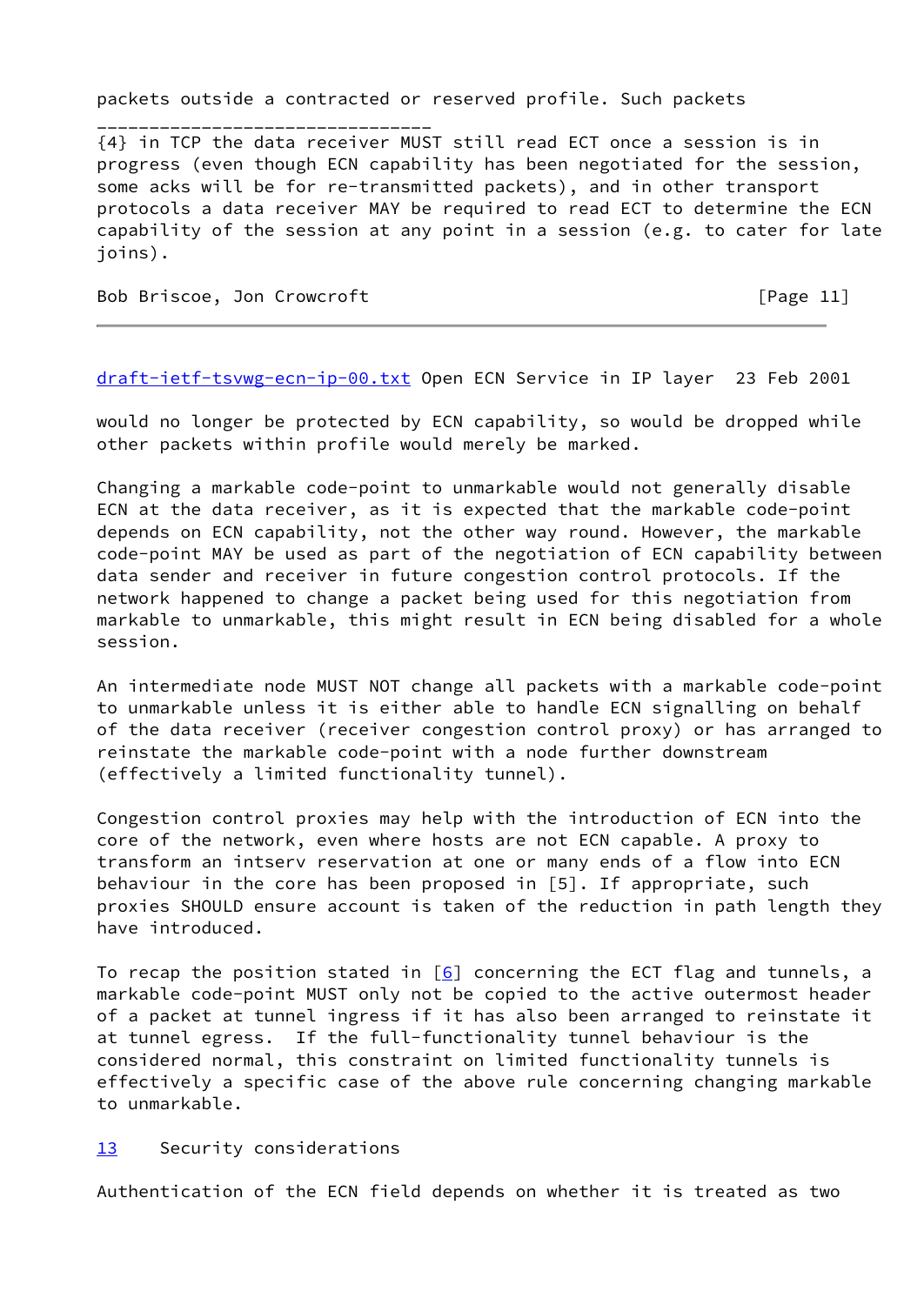flags or four code points. This further depends on whether the last undefined code-point (ECT=0, CE=1) is defined to relate to marking capability or to marking itself. Therefore authentication will not be discussed in this draft until the fate of this last code-point is clearer.

Firewalls SHOULD NOT discard packets simply because the ECN field has a non-zero value. In the past, while the currently unused (CU) field of the diffserv field (which phrase includes its previous uses) was truly unused, some firewalls treated any non-zero values as suspicious and discarded such packets.

Note that the requirement in  $[6]$  $[6]$  for ECN to be backward compatible is not met for `simple tunnels'. This is because tunnel end-points MUST implement either the limited or the full functionality options, neither of which is the case with a simple tunnel.

Security is also the main subject of [section 12.](#page-1-9) It is also discussed in su[bsection 5.2](#page-5-0) and [section 6](#page-1-3) where fairness and incentives to use congestion avoidance are considered.

Bob Briscoe, Jon Crowcroft [Page 12]

[draft-ietf-tsvwg-ecn-ip-00.txt](https://datatracker.ietf.org/doc/pdf/draft-ietf-tsvwg-ecn-ip-00.txt) Open ECN Service in IP layer 23 Feb 2001

#### [14](#page-1-11) Further work

Considerable further research is required to establish the need for the `potentially markable' ECN code-point for multicast duplication.

Once the fate of the fourth code-point is decided, authentication can be finalised.

Feedback is particularly requested concerning the relative merits of a new ICMP destination unreachable code ( $section 11$ ), rather than overloading an old one. The argument for taking the approach adopted is that the purpose of an error message should be to identify the error, not identify that one of two errors has occurred. It is assumed that legacy host implementations will report an ICMP error code that is unknown to them opaquely, but such an assumption may be dangerous.

The approach to fragmentation in **section 11** effectively gives IPv4 another set of code points for markable datagrams with DF=0, as long as path MTU discovery has been done. However, the extra space is fairly useless, as the DF flag should remain set during a session to allow discovery to detect changes to the path MTU involving non-ECN capable routers. The extra IPv4 code-point will be slightly more useful as a greater proportion of Internet routers become ECN-capable. No such extra code-point is possible with IPv6.

Many of the proposals in this document have not undergone a full security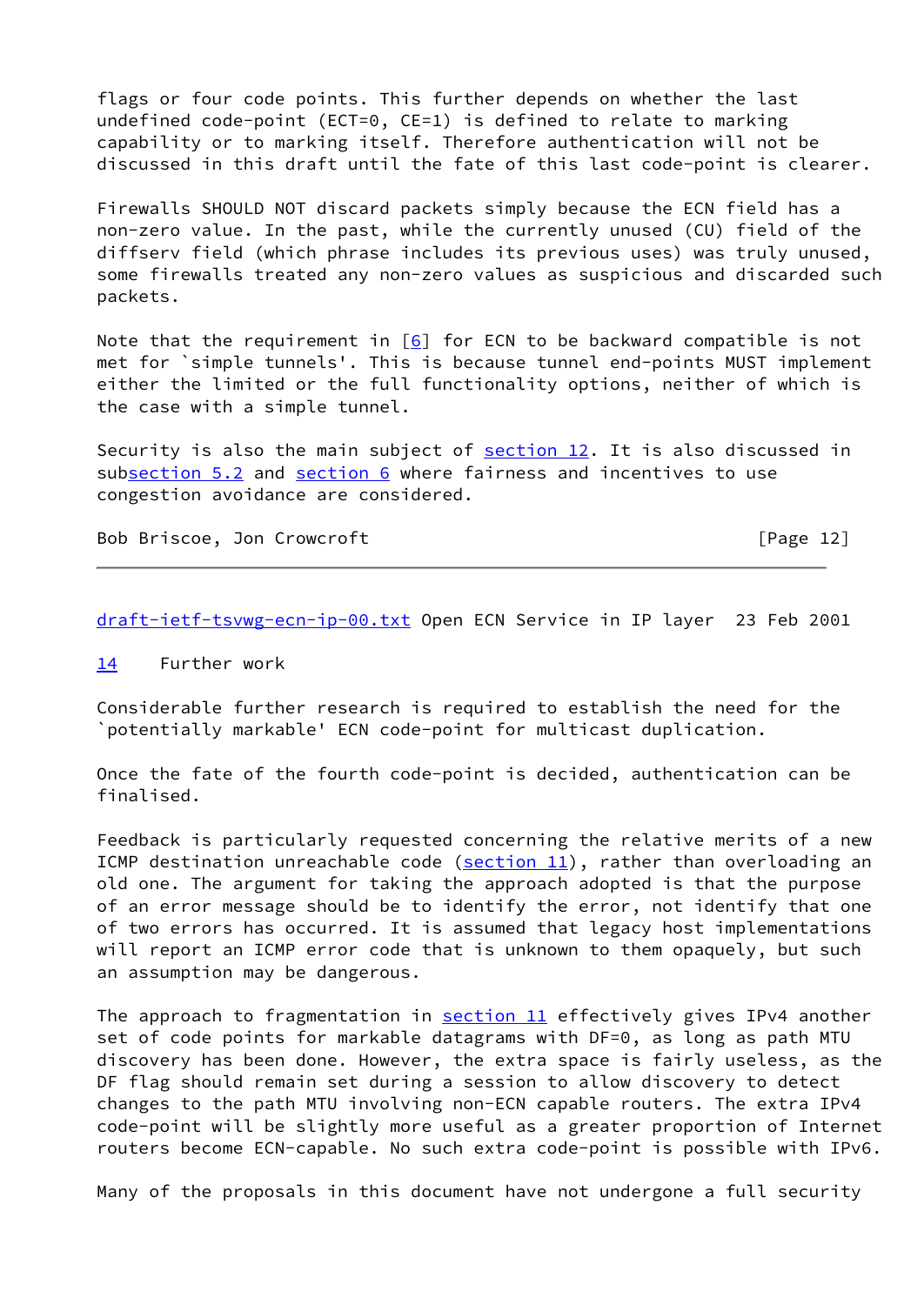analysis to check for new denial of service threats, etc.

[15](#page-1-12) Conclusions

This document includes the necessary words to ensure that interactions with more aspects of the IP layer have been specified than in previous Internet drafts. It is believed that every aspect of this document is additive to  $[6]$ . The ability to define new marking behaviours and new host behaviours has been added using the diffserv architecture. This has been achieved without affecting the behaviours already defined for TCP. Similarly, a forward looking approach to fragmentation has been defined.

A stake has been placed in the ground warning that multicast duplication of ECN may not be as straight-forward as some believed, and allowing room for experimentation.

Finally, requirements have been set to ensure that all new standardisation work will promote the use of ECN in preference to loss as a congestion signalling mechanism.

### [16](#page-2-0) Acknowledgements

Arnaud Jacquet (BT), Sally Floyd (ACIRI), David Black (EMC) and Martin Karsten (TU Darmstadt) each for their help and constructive review comments.

Bob Briscoe, Jon Crowcroft [Page 13]

[draft-ietf-tsvwg-ecn-ip-00.txt](https://datatracker.ietf.org/doc/pdf/draft-ietf-tsvwg-ecn-ip-00.txt) Open ECN Service in IP layer 23 Feb 2001

References

[1]Supratik Bhattacharyya, Don Towsley, and Jim Kurose. The loss path multiplicity problem in multicast congestion control. In Proc. IEEE Conference on Computer Communications (Infocom'99), http: //www.ieee-infocom.org/1999/papers/06c\_04.pdf, March 1999.

[2]S. Blake, D. Black, M. Carlson, E. Davies, Z. Wang, and W. Weiss. An architecture for differentiated services. Request for comments 2475, Internet Engineering Task Force,<http://www.ietf.org/rfc/> [rfc2475](https://datatracker.ietf.org/doc/pdf/rfc2475).txt, December 1998.

[3]B. Braden, D. Clark, J. Crowcroft, B. Davie, S. Deering, D. Estrin, S. Floyd, V. Jacobson, G. Minshall, C. Partridge, L. Peterson, K. Ramakrishnan, S. Shenker, J. Wroclawski, and L. Zhang. Recommendations on queue management and congestion avoidance in the internet. Request for comments 2309, Internet Engineering Task Force, <http://www.ietf.org/rfc/rfc2309.txt>, April 1998.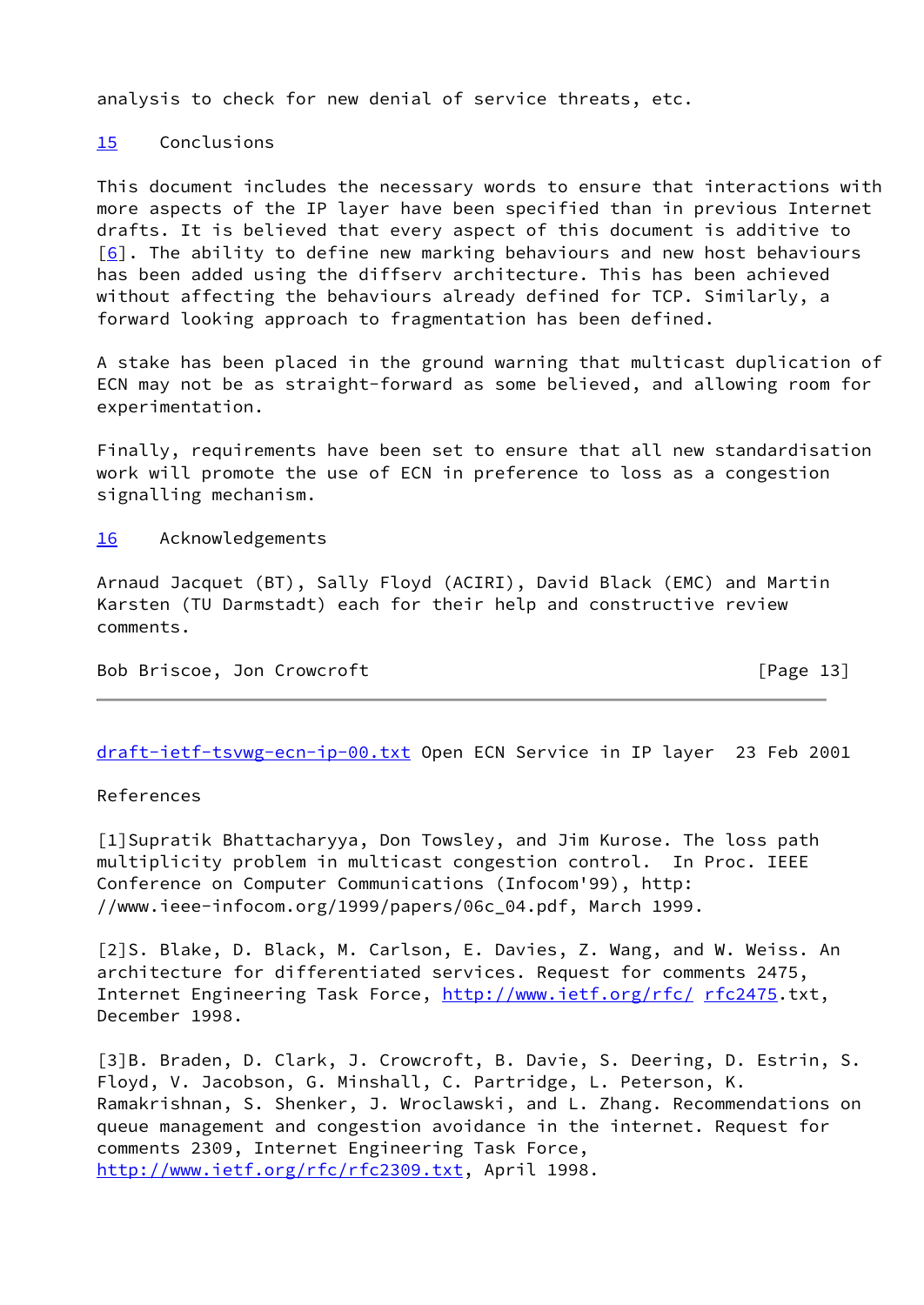[4]Scott Bradner. Key words for use in RFCs to indicate requirement levels. [BCP 14](https://datatracker.ietf.org/doc/pdf/bcp14), Internet Engineering Task Force, <http://www.ietf.org/rfc/rfc2119.txt>, March 1997. ([RFC 2119\)](https://datatracker.ietf.org/doc/pdf/rfc2119).

[5]Ragnar Andreassen (Ed.). M3I; Requirements specifications; reference model. Deliverable 1, M3I Eu Vth Framework Project IST-1999-11429, <http://www.m3i.org/>, July 2000.

[\[6\]](#page-8-0)K. K. Ramakrishnan and Sally Floyd and David Black. The addition of explicit congestion notification (ECN) to IP. Internet draft, Internet Engineering Task Force,<http://www.ietf.org/internet-drafts/> [draft-ietf-tsvwg-ecn-01.txt](https://datatracker.ietf.org/doc/pdf/draft-ietf-tsvwg-ecn-01.txt), January 2001. (Work in progress) (expires Jul 2001).

[7]Sally Floyd and Van Jacobson. Random early detection gateways for congestion avoidance. IEEE/ACM Transactions on Networking, 1(4):397-413, August 1993.

[8]Richard J. Gibbens and Frank P. Kelly. Resource pricing and the evolution of congestion control. Automatica, 35, 1999.

[9]Frank P. Kelly, Aman K. Maulloo, and David K. H. Tan. Rate control for communication networks: shadow prices, proportional fairness and stability. Journal of the Operational Research Society, 49, 1998.

[10]C. Kent and J. Mogul. Fragmentation considered harmful. In Proc. SIGCOMM '87 Workshop on Frontiers in Computer Communications Technology, August 1987.

[11]Steven McCanne, Van Jacobson, and Martin Vetterli. Receiver-driven layered multicast. Proc. ACM SIGCOMM'96, Computer Communication Review, 26(4), October 1996.

[12]J. Mogul and S. Deering. Path MTU discovery. Request for comments 1191, Internet Engineering Task Force,<http://www.ietf.org/rfc/rfc1191.txt>, November 1990.

[13]K. Nichols, S. Blake, F.Baker, and D. Black. Definition of the differentiated services field (DS field) in the IPv4 and IPv6 headers. Request for comments 2474, Internet Engineering Task Force, http: //www.ietf.org/rfc/rfc2474.txt, December 1998.

[14]Luigi Rizzo. pgmcc: A TCP-friendly single-rate multicast congestion control scheme. ACM SIGCOMM Computer Communication Review, 30(4):17-28, September 2000.

[15]IETF secretariat. Transport area working group (tsvwg). Working group charter, Internet Engineering Task Force, [http://www.ietf.cnri.reston.va.us/html.charters/tsvwg-charter.html,](http://www.ietf.cnri.reston.va.us/html.charters/tsvwg-charter.html) Continuously updated.